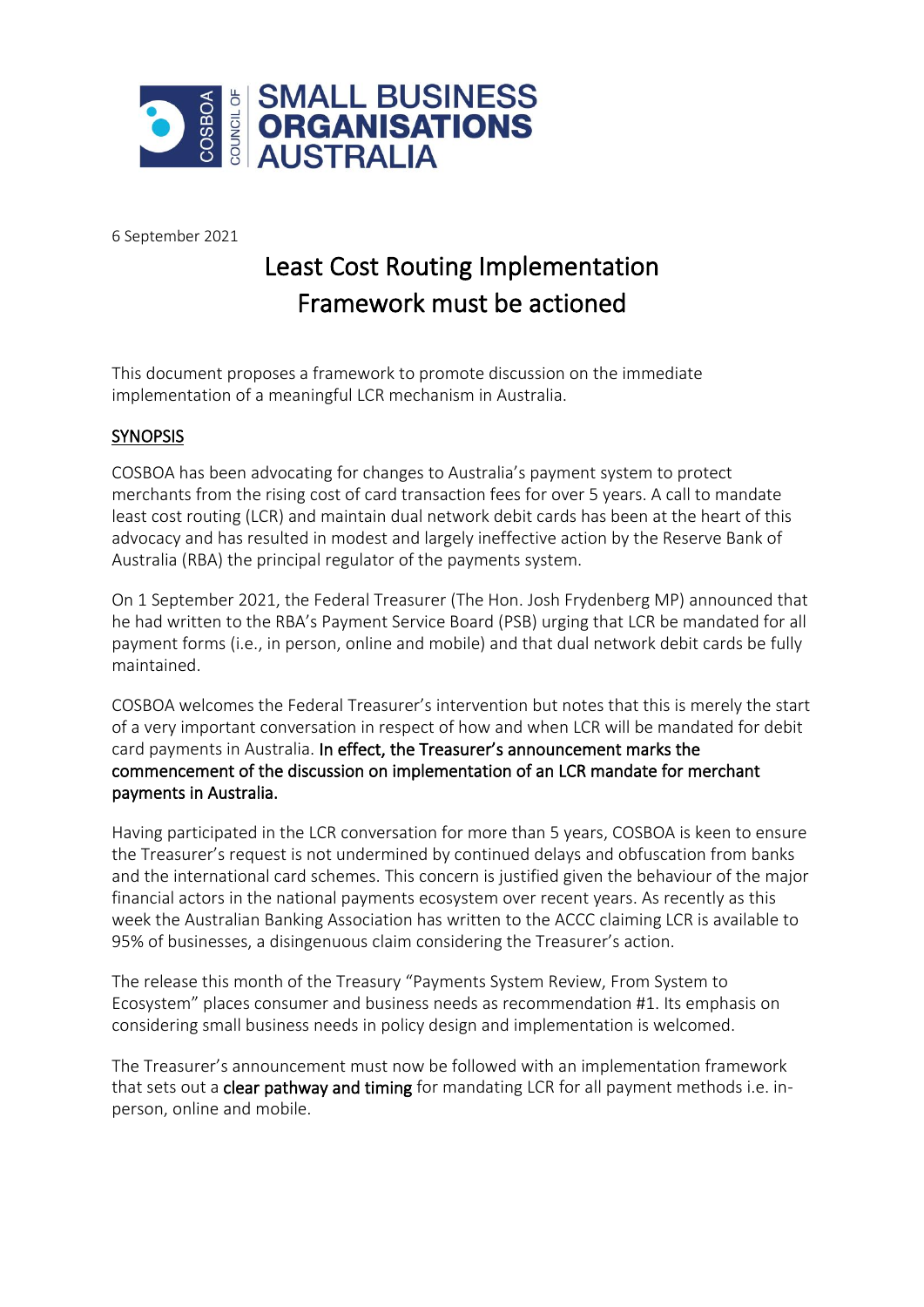## KEY THEMES

COSBOA's position on LCR implementation encompasses the following key themes:

- 1. There is an urgent need to reduce the rising cost of card transactions for all Australian small businesses and therefore implementation timeframes should be realistically aggressive.
	- o Debit card costs for most businesses have more than doubled over the past 5 years. While some of this can be attributed to the rising use of debit cards over cash by consumers, such an assertion ignores the fact that unit costs for transactions have increased markedly over the same period. Such an increase is counterintuitive given that increased usage of payment infrastructure should have delivered scale efficiencies that would normally preclude these increases.
	- o The ever-growing use of debit cards and the escalation of digital payments (online and mobile) means that LCR must be pursued as a matter of priority if SMEs are to be protected from unfettered increases in essential merchant services fees.
- 2. There is a need to agree on firm timelines for the implementation of LCR for all payment forms (i.e. in-person, online, and mobile).
- 3. LCR for in-person card payments via point of sale should be mandated no later than 31 March 2022 with provision for compulsory three-month reviews. The cost comparison of payment gateways (or routes) should be developed solely around comparison of the wholesale costs to the acquirer.
	- o COSBOA notes that the functionality for card LCR (i.e. in-person payment via a POS) is already well underway and could be made available for all in-person payments within the next 6 months.
	- o While COSBOA would like to see dynamic routing (as occurs in the USA) we note advice from the banks that such a mechanism would be costly given the constraints imposed by legacy information systems. Conversely, we firmly believe that the current binary or dumb routing that has been introduced is unsatisfactory. It is suggested that LCR should be mandated and reviewed by the merchant services provider at threemonth intervals in accordance with RBA statutory reporting obligations of card issuers.
	- o Noting the potential for cost comparisons to be gamed through the manipulation of interchange and scheme fees, COSBOA believes that the parameter for comparison of routes should be developed around the wholesale cost to the acquirer.
- 4. LCR for online or e-commerce payments should be mandated no later than 1 September 2022, taking account of work already in hand and the programmed roll-out of secure LCR functionality commencing 1 November 2021.